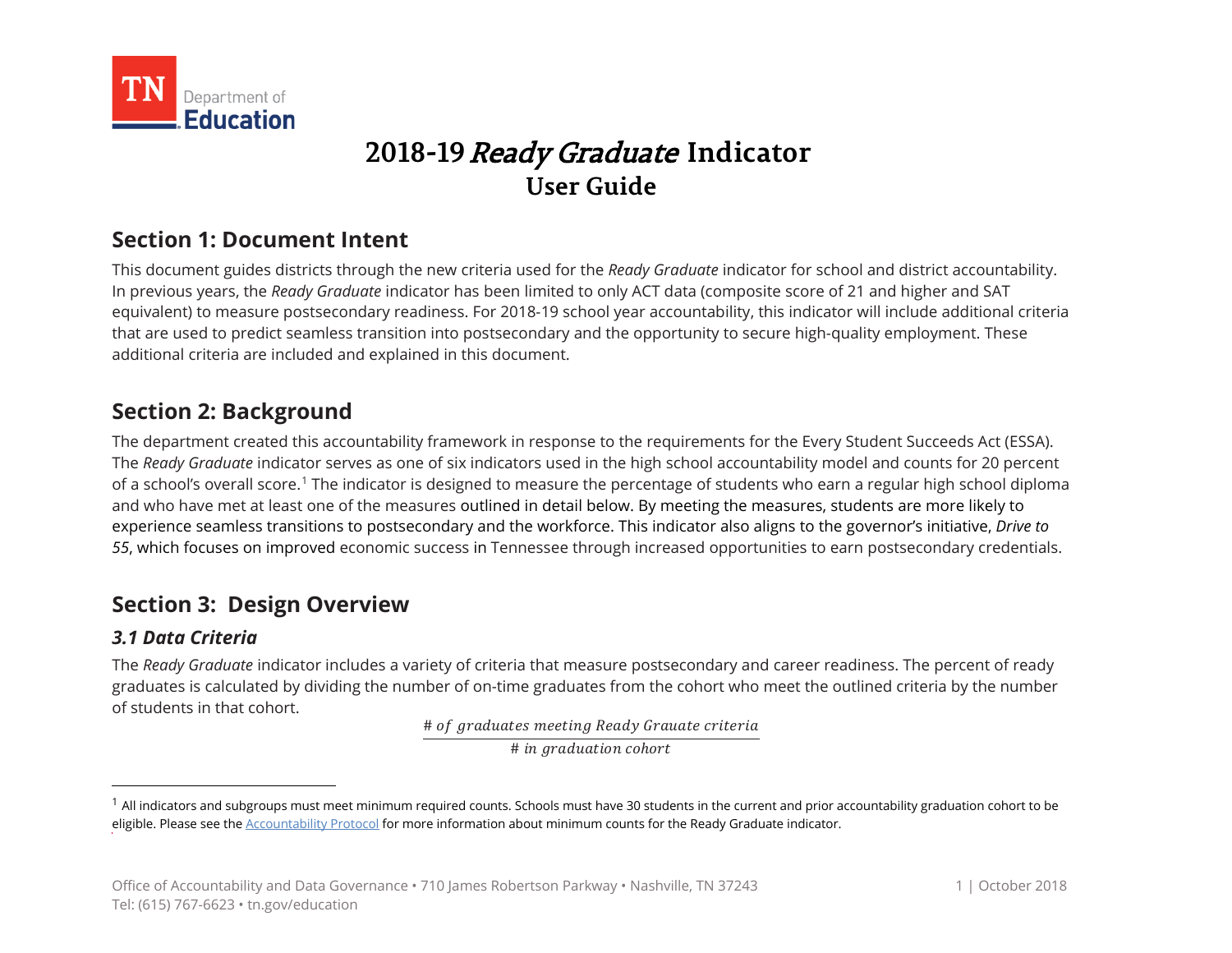

The *Ready Graduate* criteria include the following four measures for graduates from the class of 2018. To be considered ready graduates, students must meet at least one of the following:

- Score of **21 or higher on ACT** (or 1060 or higher on the SAT); **or**
- Complete 4 early postsecondary opportunities (EPSOs); or
- Complete **2 EPSOs and** earn an **industry certification; or**
- Complete **2 EPSOs and** earn a score of military readiness on **ASVAB AFQT.**

Please note these data for 2018-19 accountability reflect individuals in the graduating class of 2017-18. These data types include the following:

| <b>Ready Graduate Criteria</b>                                                            | <b>Evidence of Completion</b>                                        |
|-------------------------------------------------------------------------------------------|----------------------------------------------------------------------|
| <b>American College Testing (ACT)</b>                                                     | Earn a composite score of 21 or higher                               |
| Armed Services Vocational Aptitude Battery (ASVAB) Armed<br>Forces Qualifying Test (AFQT) | Earn a score of 31 or higher**                                       |
| <b>Scholastic Aptitude Test (SAT)</b>                                                     | Earn a composite score of 1060 or higher                             |
| <b>Early Postsecondary Opportunities</b>                                                  |                                                                      |
| <b>Advanced Placement (AP)</b>                                                            | Complete course and attempt exam                                     |
| <b>Cambridge International Examinations (CIE)</b>                                         | Complete course and attempt exam                                     |
| <b>College Level Examination Program (CLEP)</b>                                           | Earn a passing score of 50 or higher on exam                         |
| <b>Dual Enrollment</b>                                                                    | Complete course                                                      |
| Industry Certification (IC)*                                                              | Earn passing score on exam and/or complete licensure<br>requirements |
| International Baccalaureate (IB)                                                          | Complete course and attempt exam                                     |
| <b>Local Dual Credit</b>                                                                  | Complete course and attempt exam                                     |
| <b>Statewide Dual Credit</b>                                                              | Complete course and attempt exam                                     |

\*An IC could count for additional EPSO credit. Please refer to the [ESSA Industry Certification Conversion Chart](https://www.tn.gov/content/dam/tn/education/ccte/cte/cte_certs_ESSA_conversion.xlsx) for full details.

\*\*Students must earn a minimum ASVAB AFQT score required to qualify for admission into at least one branch of the military as of June 1 following a student's graduation in order to demonstrate military readiness for the indicator. Future years' scores may change based on needs of the U.S. Department of Defense (DOD). Scores will be determined on June 1 annually for the following year's accountability.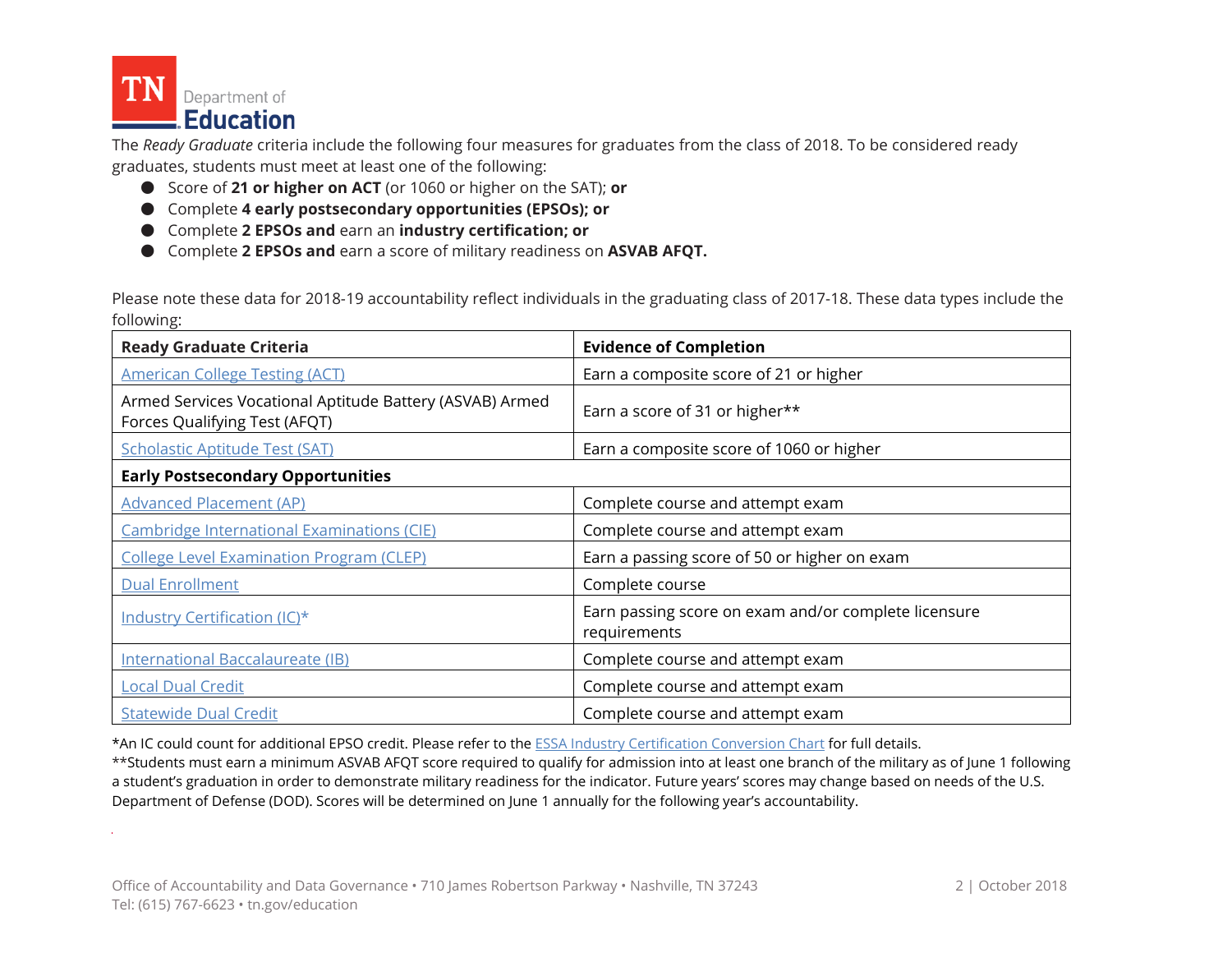

 $\sim$ 

#### *3.2 Data Sources, Requirements, and Visibility*

#### **3.2.1 Data Sources for each Criterion**

The table below provides an overview of each criterion used to measure the likelihood of a seamless transition to postsecondary and high-quality employment. Additionally, outlined below is the location for districts to view these data prior to the review and appeals process. For more information regarding the number of EPSOs earned, please reference the *Ready Graduate* Indicator Overview. The department encourages districts to view these data using the suggested visibility locations prior to the opening of the Cohort application in January.

| <b>Criteria</b> | <b>Source</b>                                                                                                                                                                                                                                    | <b>Requirements for Inclusion</b>                                                        | <b>District Visibility</b>                                                                                                                                |
|-----------------|--------------------------------------------------------------------------------------------------------------------------------------------------------------------------------------------------------------------------------------------------|------------------------------------------------------------------------------------------|-----------------------------------------------------------------------------------------------------------------------------------------------------------|
| <b>ACT/SAT</b>  | ACT, Inc. will provide a score file<br>to the department that includes<br>all students who attempted the<br>exam and their highest score,<br>including scores from national<br>administrations.<br>The College Board will provide a<br>$\bullet$ | Earn an ACT composite score of 21<br>or higher<br>Earn an SAT score of 1060 or<br>higher | <b>Accountability Application</b><br>Score files sent directly to district<br>from ACT, Inc. and The College<br>Board<br>Individual student score reports |
|                 | score file to the department that<br>includes all students who<br>attempted the exam on an in-<br>school or national test<br>administration.                                                                                                     |                                                                                          |                                                                                                                                                           |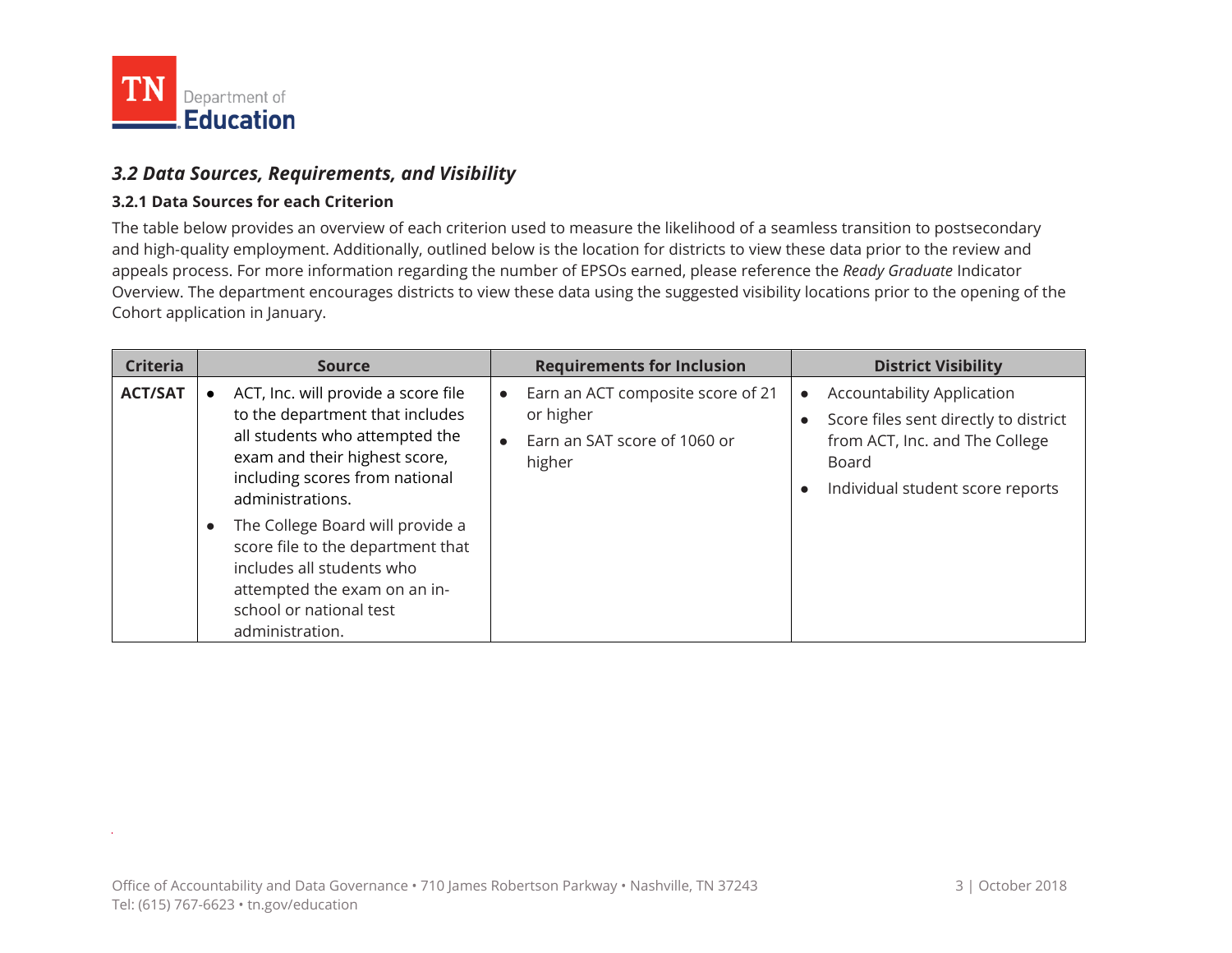

 $\Delta \phi$  and  $\Delta \phi$  and  $\Delta \phi$ 

| <b>Criteria</b> | <b>Source</b>                                                                                                                                                                                                                                                                          | <b>Requirements for Inclusion</b>                                               | <b>District Visibility</b>                                                                                                                                                                                            |
|-----------------|----------------------------------------------------------------------------------------------------------------------------------------------------------------------------------------------------------------------------------------------------------------------------------------|---------------------------------------------------------------------------------|-----------------------------------------------------------------------------------------------------------------------------------------------------------------------------------------------------------------------|
| <b>AP</b>       | Student information system (SIS)<br>$\bullet$<br>data on course enrollment in AP<br>course codes will be obtained<br>from Education Information<br>System (EIS).<br>The College Board will provide a<br>$\bullet$<br>score file to the department that<br>includes all students who    | Complete course and attempt<br>$\bullet$<br>exam (no minimum score<br>required) | Course enrollment located in EIS<br>Score files sent directly to district<br>from The College Board                                                                                                                   |
| <b>CIE</b>      | attempted an AP exam.<br>SIS data on course enrollment in<br>Cambridge course codes will be<br>obtained from EIS.<br>Cambridge International<br>$\bullet$<br>Education will provide a score file<br>to the department that includes<br>all students who attempted a<br>Cambridge exam. | Complete course and attempt<br>$\bullet$<br>exam (no minimum score<br>required) | Course enrollment located in EIS<br>Exam data visible through the<br>Ready Graduate viewing platform<br>via the testing file<br>Score files may be available<br>through CIE for districts serving as<br>testing sites |
| <b>CLEP</b>     | The College Board will provide a<br>$\bullet$<br>score file to the department that<br>includes all students who<br>attempted a CLEP exam.                                                                                                                                              | Earn a passing score of 50 or<br>higher                                         | Exam data visible through the<br>Ready Graduate viewing platform<br>via the testing file                                                                                                                              |
| <b>IB</b>       | Student information system data<br>$\bullet$<br>on course enrollment in IB course<br>codes will be obtained from EIS.<br>International Baccalaureate will<br>$\bullet$<br>provide a score file to the<br>department that includes all<br>students who attempted an IB<br>exam.         | Complete course and attempt<br>$\bullet$<br>exam (no minimum score<br>required) | Course enrollment located in EIS<br>Exam data visible through the<br>Ready Graduate viewing platform<br>via the testing file<br>Score files may be available<br>through IB for districts serving as<br>testing sites  |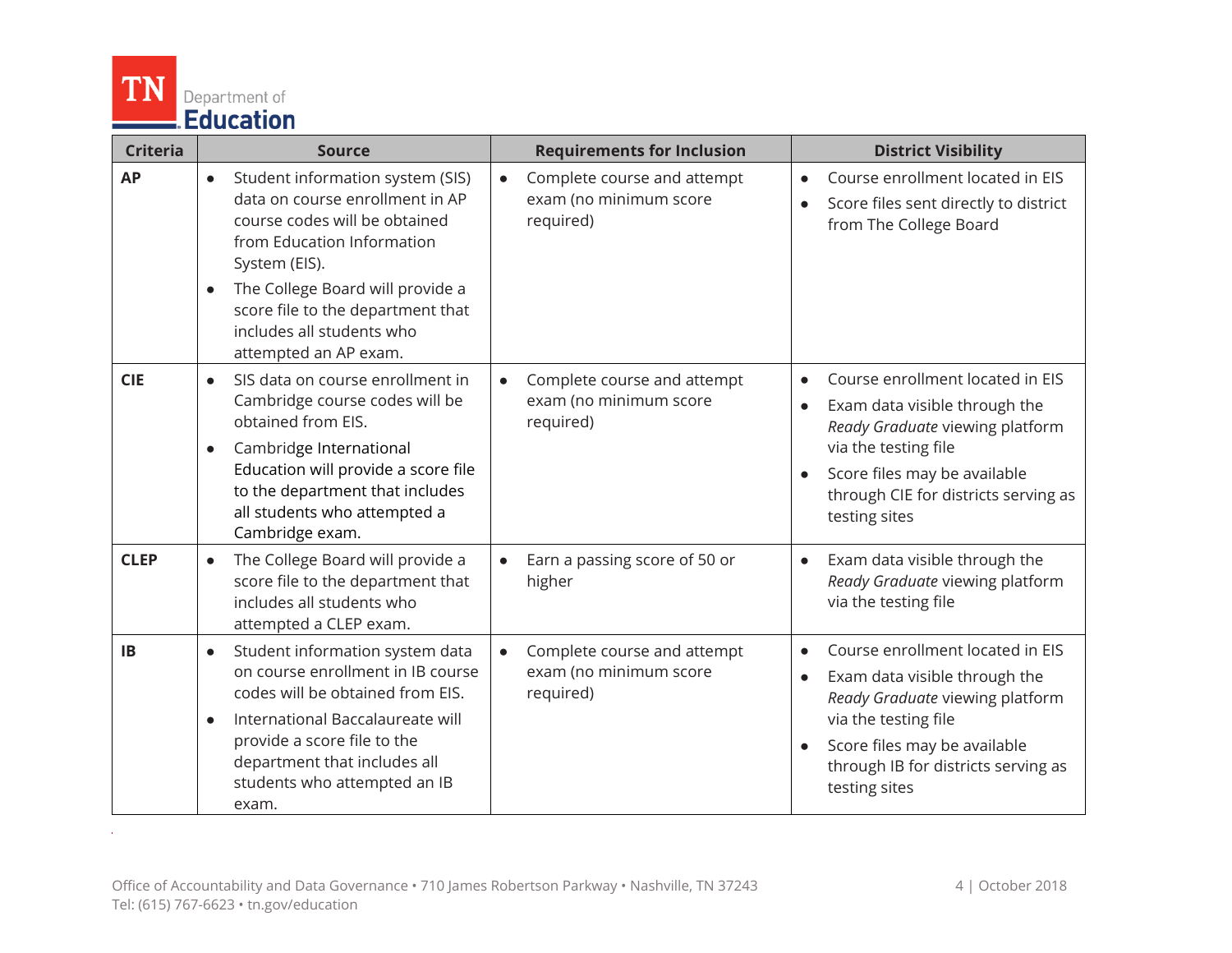

 $\Delta \phi$  and  $\Delta \phi$  and  $\Delta \phi$ 

| <b>Criteria</b> | <b>Source</b>                                                                                                                                                                                                                                               | <b>Requirements for Inclusion</b>                                               | <b>District Visibility</b>                                                                              |
|-----------------|-------------------------------------------------------------------------------------------------------------------------------------------------------------------------------------------------------------------------------------------------------------|---------------------------------------------------------------------------------|---------------------------------------------------------------------------------------------------------|
| <b>DE</b>       | Student information system data<br>$\bullet$<br>on course enrollment in dual<br>enrollment course codes will be<br>obtained from EIS.                                                                                                                       | Complete course<br>$\bullet$                                                    | Course enrollment located in EIS                                                                        |
|                 | The Tennessee Higher Education<br>$\bullet$<br>Commission (THEC) will submit<br>postsecondary student<br>enrollment information to the<br>state's longitudinal data system<br>(P20Connect), which will provide a<br>matched data file to the<br>department. |                                                                                 |                                                                                                         |
| <b>LDC</b>      | SIS data on course enrollment in<br>$\bullet$<br>high school course codes that<br>have been appropriately flagged<br>as "local dual credit" will be<br>obtained from EIS.                                                                                   | Complete course and attempt<br>$\bullet$<br>exam (no minimum score<br>required) | Course enrollment located in EIS                                                                        |
| <b>SDC</b>      | SIS data on course enrollment in<br>$\bullet$<br>SDC course codes with<br>appropriate flags will be obtained<br>from EIS.<br>Results of the challenge exam will<br>$\bullet$<br>be provided through the Early<br>Postsecondary Data System.                 | Complete course and attempt<br>$\bullet$<br>exam (no minimum score<br>required) | Course enrollment located in EIS<br>Exam scores located in the Early<br>Postsecondary (EPS) Data System |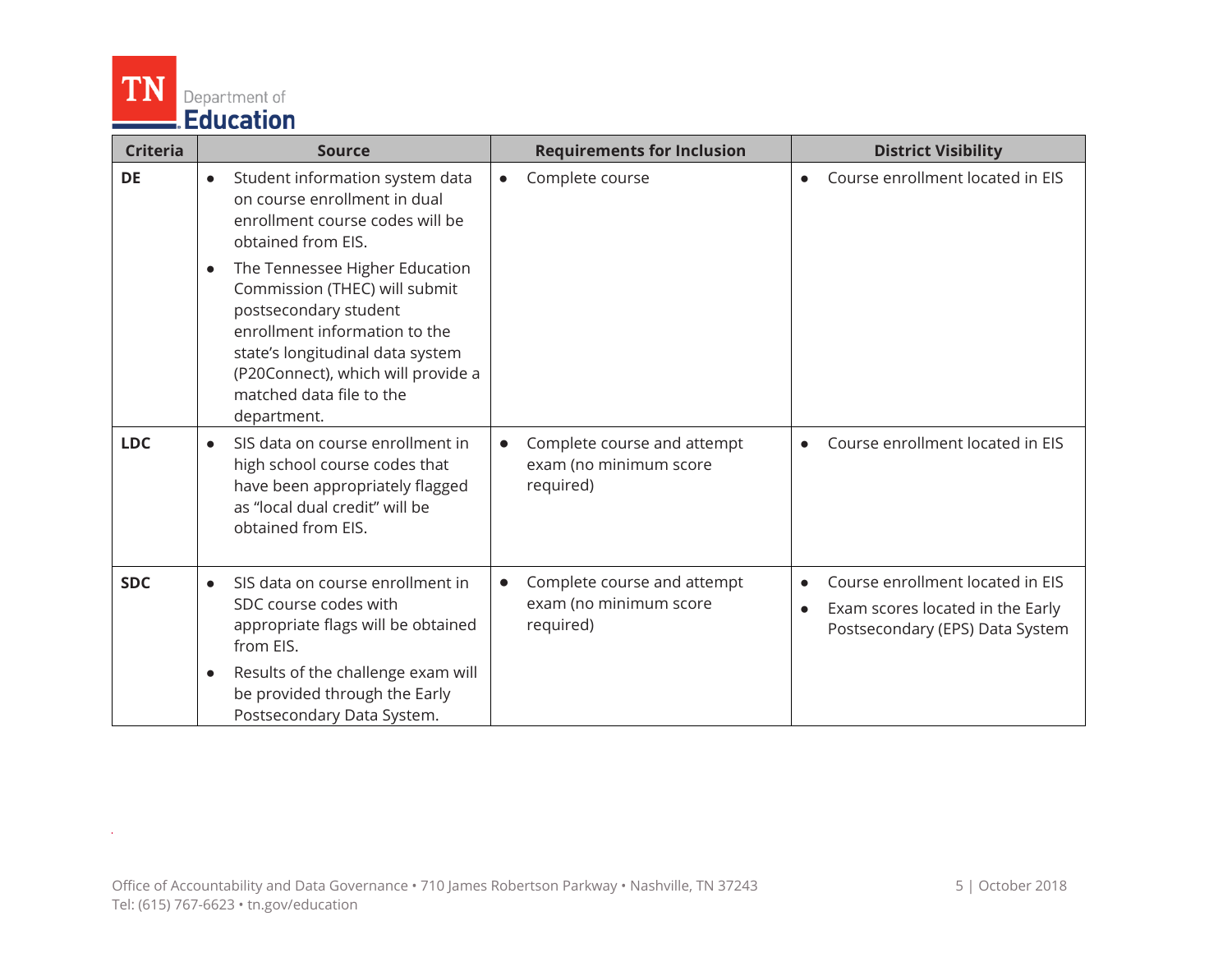

 $\overline{a}$ 

| <b>Criteria</b> | <b>Source</b>                                                                                                                                                                                                                                                                   | <b>Requirements for Inclusion</b>                                                                                                                                                                                                       | <b>District Visibility</b>                                |
|-----------------|---------------------------------------------------------------------------------------------------------------------------------------------------------------------------------------------------------------------------------------------------------------------------------|-----------------------------------------------------------------------------------------------------------------------------------------------------------------------------------------------------------------------------------------|-----------------------------------------------------------|
| IC              | Examination/certifying agencies<br>$\bullet$<br>will provide a file to the<br>department that includes all<br>students who successfully earned<br>a certification. The department<br>will use the state's longitudinal<br>data system (P20Conenct) to<br>match student records. | Complete all requirements of a<br>$\bullet$<br>specific certification included on<br>department's promoted list,<br>including earning a passing score<br>on any assessment(s) and/or<br>completing licensure application if<br>required | Individual student certifications<br>and/or score reports |
| <b>ASVAB</b>    | • The U.S. Department of Defense<br>will provide results to districts<br>who will provide data to the<br>department with documentation.                                                                                                                                         | Earn an AFQT score <sup>2</sup> of 31<br>$\bullet$                                                                                                                                                                                      | Score file provided by the<br>Department of Defense       |

#### **3.2.2 Using Course Codes in Student Information Systems for Extract to EIS**

Beginning in the 2015-16 school year, specific course codes for AP, IB, Cambridge, and Dual Enrollment are specified in the [Correlation of Course Codes](https://www.tn.gov/education/lea-operations/correlations-of-course-and-endorsment-codes.html) document and in local SIS packages. Beginning in 2018-19, specific codes for Statewide Dual Credit courses were also added. SIS packages also provide a "flag" option for all high school course codes available to be taught as a local dual credit course, assuming an articulation agreement with a local postsecondary institution to provide a culminating challenge exam is in place. For all *Ready Graduate* criteria where course enrollment information is obtained through EIS, a student must be appropriately placed in the correct course code, and/or the appropriate flags must be checked to reflect that the course was offered as an early postsecondary course eligible for postsecondary credit. If a student was enrolled in a course that was eligible for postsecondary credit, but that student is not placed in the correct course code or flagged course section as reflected in EIS, appropriate documentation must be provided through the Accountability application to ensure the student's progress toward *Ready Graduate* is captured. For statewide dual credit, the department provides specific enrollment and flagging instructions to SDC coordinators. For any other questions on early postsecondary course enrollment, please email [Early.Postsecondary@tn.gov.](mailto:Early.Postsecondary@tn.gov)

<span id="page-5-0"></span> $^{2}$  The "passing" score for military aptitude may change in the future. Annual determination of military readiness will be the minimum ASVAB AFQT score required to qualify for admission into at least one branch of the military as of June 1 following a student's graduation. Future years' scores may change based on needs of the U.S. Department of Defense (DOD). Scores will be determined on June 1 annually for the following year's accountability.